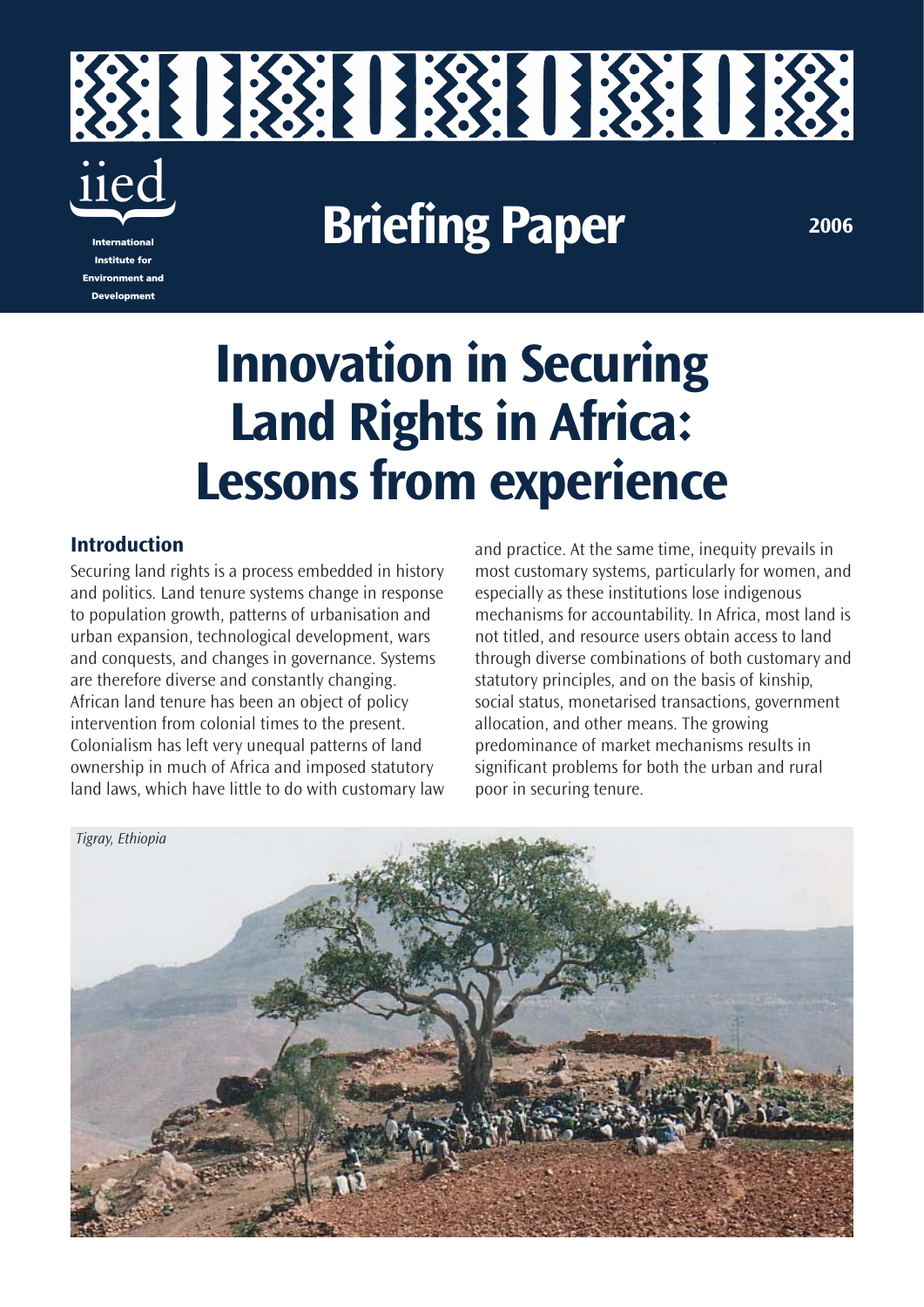There is broad agreement that secure tenure is a "good thing" for economic, environmental and equity goals. In most countries in the world, several layers of interest in property are recognised to be legitimate, and tenure rules may recognise a bundle of multiple, overlapping rights over the same land. For example, an individual or group may have the right to farm the land or build houses, but not to dispose of land; or to bequeath land but not to sell it; to use pasture land at certain times of the year but not others, and so on.

This paper examines current trends in land tenure and sources of insecurity, and then moves on to describe innovative policy and practice to secure various kinds of tenure rights. Rather than providing a comprehensive review, it seeks to gather insights and lessons from seven case studies. These experiences were discussed at an IIED workshop, held in London on 25-26 May 2006, which brought together researchers and practitioners actively engaged in land tenure policy research, debates and implementation. This briefing paper aims to inform current policy debates and initiatives to support land tenure security for lowincome, resource-poor and vulnerable groups who make up the majority of the population in Africa. The sources used are listed at the end for further reading.

# **Trends in land tenure policy and sources of insecurity**

What are the current trends in land rights and security? Recent experience from many parts of Africa shows that growing population pressure and the development of market economies have given rise to significant changes in land tenure practices. The combined effects of population growth and increasing commercialisation of land-based activities have increased pressure on land and raised the monetary value of land, undermining its social, cultural and spiritual significance. The process of and pressure for privatisation and efficient land use have increased the individualisation of tenure. Different forms of land sales also take place more and more. When indigenous forms of property undergo formalisation, exclusivity of rights tends to be strengthened benefiting the primary right holder at the expense of others. When rights are formalised, some right-holders are privileged, others marginalised.

As the Ghana case illustrates (Box 1), changes in land tenure security are taking place at different levels. At the micro-level, intra-household competition between men and women and between generations often leads

#### **Box 1: Trends in land tenure security in Ghana**

Land sales have a long history in Ghana dating back to the early 19th century when Krobo and Akuapem farmers engaged in export production of palm oil began purchasing unoccupied land from Akyem town chiefs. Boundaries between the lands of the various chiefs were often not clearly defined and chiefs often sold land in indeterminate places to migrants to stake out chiefly claims. By the late 19th century, many of the land sales were drawn up in written documents, which stated the understanding of the transaction between parties, rather than being a document with legal validity. By the 1950s some of the chiefs, in collaboration with local government, began to appoint land secretaries that collected records related to land sales to migrants.

After the 1920s, transactions in secondary rights (leasing, sharecropping) became more common. Farmers either paid the landlord a percentage of the crop obtained from farming, a proportion of the cocoa plantation created, or an annual payment or 'tribute', usually made at harvest time. In some instances, migrant farmers understood this payment to be the purchase price of the land but the chiefs insisted they had not sold the land but only given it to migrants to use. Sometimes, these arrangements were recorded in written contracts between tenants and chiefs. The rapid alienation of customary land by chiefs led to resentment of the migrants by local youth who found themselves without sufficient land of their own, leading to encroachment on migrants' land, occasional land seizures and conflict. Chiefs took advantage of local resentment to make increasing exactions from migrants.

In recent years, there has been an increase in transactions between local people concerning family land, particularly in areas of land shortage. In some cases, agribusiness companies working with government, and in alliance with chiefs, have expropriated family farming land. In other cases, with the development of profitable oil palm plantations, elders look for sharecroppers with capital with which to convert their land into plantations. Inheritance rights over land are no longer guaranteed, with many family members competing for less and less land. Where youth do not have capital of their own, elders increasingly give out family land to outsiders on a tenancy basis, resulting in igrowing landlessness and exclusion for young people. Formal systems of land titles and land deeds remain inaccessible to the majority.

*Source:* Amanor, 2006.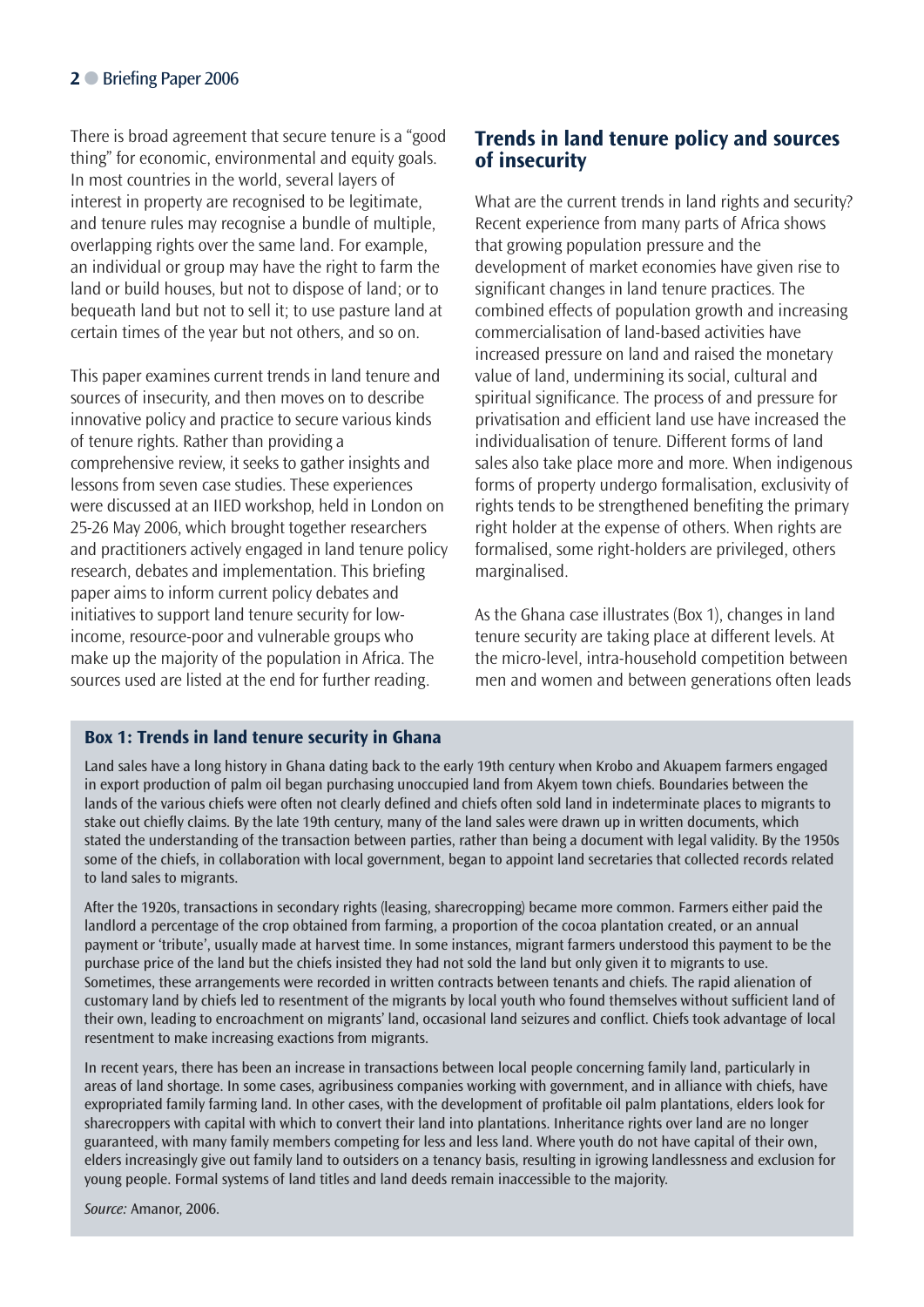to the edging out of women and young men from control over productive resources, and family property is effectively privatised by older men. On a larger scale, the encroachment on common land by commercial agriculture, and the marginalisation of smallholders, for example by large scale foreign investors, are widespread phenomena. Such processes may often be backed by the state when it perceives pastoral and smallholder land use to be "backward" and unproductive.

In most urban areas, the opportunities for low income households to access land for housing through noncommercial channels have declined. The supply of land in public sector ownership has been reduced, as governments have used up the land they had at independence for housing, public facilities and industry. There are few suitably located sites available for squatting which, in the past, enabled low income families to secure a toe-hold in the city and negotiate for land security. Urban expansion coupled with the commercialisation of land, in part as a result of economic growth, has led to pressures on informal settlements and other land used for livelihoods by low-income residents in both urban and peri-urban areas. In practice, widespread informal subdivision of land is taking place in urban areas, with wealthy outsiders buying up land and land changing hands within families and kinship groups. Whilst such informally divided land is still available, it is increasingly expensive, forcing the poor into rental arrangements.

Land tenure policies express, implicitly or explicitly, political choices and the distribution of power between the state, its citizens, and local systems of authority. Governments can provide legislation and enable institutional arrangements that will positively influence the land tenure situation for poor and marginal groups. Or theycan do the opposite. There is innovation in the institutional landscape in many countries, although not often at a significant scale, and the rest of this paper tries to capture lessons on processes and instruments which promote productive and equitable systems of land tenure. However, it is important to bear in mind that the critical risks to tenure security come from different sources in any particular context. For example, women may lose land rights when land is being titled or peri-urban farmers may lose rights as urban centres grow, given policies to expand urban infrastructure and to attract exportoriented agriculture and industrial investment. Although there are many common issues, including development policies that favour agri-business and foreign investment, an analysis of context calls for differentiated policies and instruments. Urban dwellers often accept the need for resettlement due to essential infrastructure investments, but seek to negotiate compensation. Those with insecure tenure face a particularly difficult situation in this respect.

# **Innovation and evolving practice**

Current efforts to strengthen land users' claims include combinations of: clarifying the content of those claims (e.g. nature, object and duration of land rights), and improving the tools with which those claims are documented and upheld – typically, through some kind of formalisation in terms of deeds, contracts or registration. However, for such rights to be upheld and enforced, the institutions that issue or formalise them have to be seen as socially legitimate and have the power to enforce the rights. As such, formalisation of tenure is a governance issue as well as a technical one. Tenure security is not only a function of "objective" elements (content and enforceability of rights), but also of subjective perceptions – land users have to be confident that their rights will be upheld by those institutions responsible for enforcement. Outside of some of the formal programmes described below, people are consistently seeking ways to improve their tenure security. Usually, they aim for security that is 'good enough' rather than perfect and much depends on the strength and reliability of institutions which intervene in land matters. In the case of poor and disadvantaged groups, local enforcement institutions are very important, as is the level of trust they command.

### **Innovative policy and practice in land registration in Ethiopia**

In Ethiopia, land is state property and citizens have user rights. Inheritance of user rights is allowed, but land use rights may not be mortgaged. Foreign investors are permitted to mortgage leased land. Systematic registration and user right certification have taken place in four regions: Tigray (since 1998) and Amhara, Oromia and SNPPR-Southern Nations, Nationalities and People's Region (since 2002). Structures have been created from regional down to community level to implement the programme. The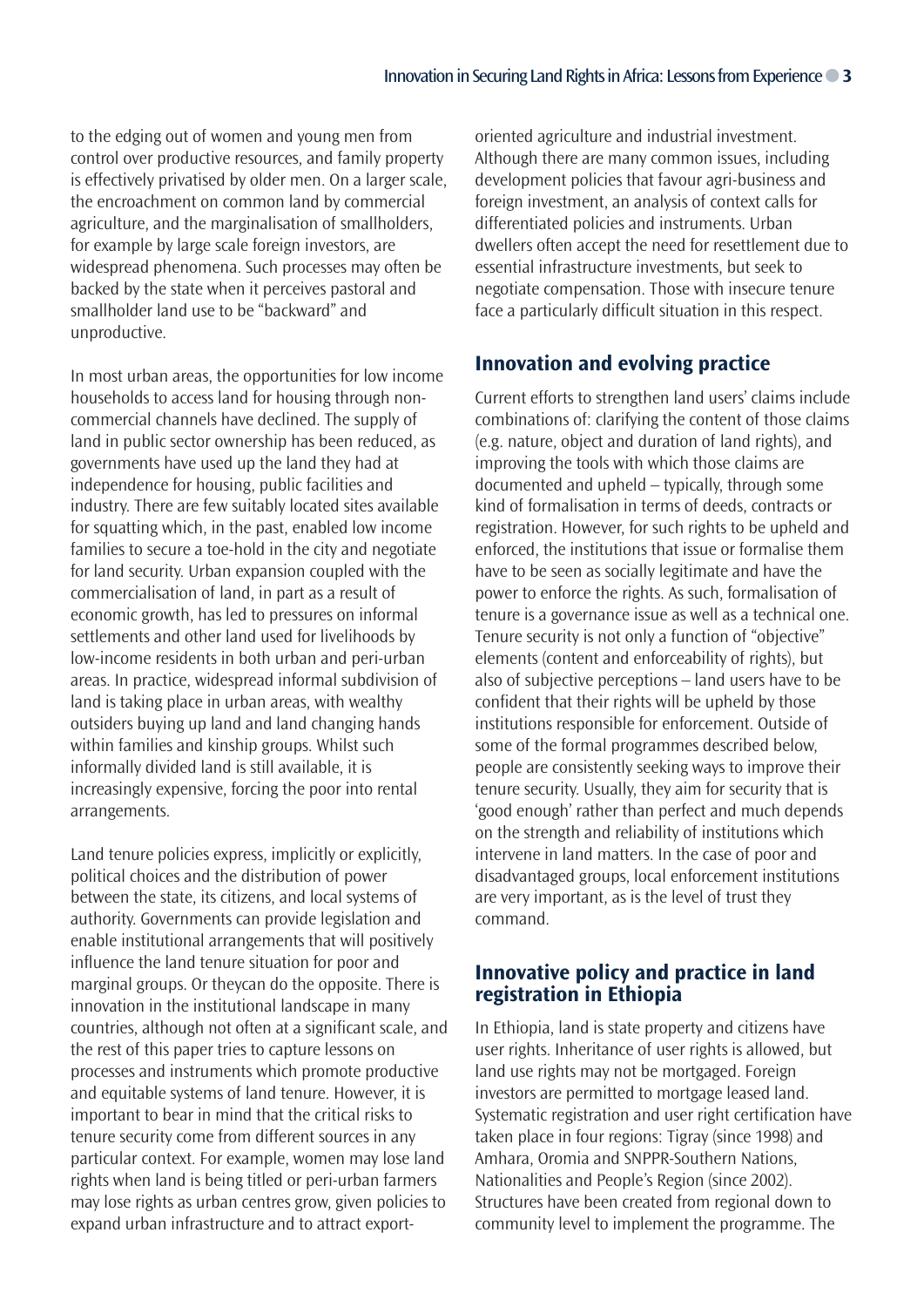

*A farmer defending his property with this makeshift sign! (Peri-urban Accra, Ghana)*

key stated objectives of the new land administration system are:

- improving tenure security for land users;
- promoting land conservation; and
- facilitating investment.

Most land registration is carried out through a decentralised system, using simple and traditional measurements and involving elected local land committees working on a voluntary basis. Extensive community consultation takes place to decide on boundaries and resolve conflicts. More sophisticated and expensive technology has also been piloted, which enables a more precise definition of boundaries, and may be useful for high-value land. With the exception of Tigray, the other regions have registered the land in the names of both spouses, strengthening women's rights to land, and reportedly already having the effect of reducing divorce (Amhara, Oromia and SNPPR) and polygamy (SNPPR). In Amhara, the participatory demarcation of common property resources has also been piloted. Farmers may rent or lease out their land, but the time period allowed varies in different regions.

In Amhara it is 25 years, in contrast to Tigray, which allows for a lease of two years if the land is to be tilled using 'traditional' technology and 15 years if 'modern' technology is to be used.

The decentralised system has allowed flexibility and learning between regions and has built on existing and well-developed governance structures. However, the level of confidence and trust which people have in local authorities varies and is a major factor in enabling the system to work as designed and in resolving conflicts at the local level.

Continuing sources of insecurity are:

• Before 1991, land redistribution by the state was a major cause of insecurity, and fear of further redistribution still affects perceptions of tenure security;

• Land expropriation by government for infrastructure and investment, urban expansion, large-scale commercial ventures and land speculation, with limited compensation are particular threats to periurban low-income residents;

• A user's absence from land in rural areas (the period varies from two to ten years in different states) leads to a loss of rights.

Areas for improvement have been identified:

- in record-keeping and updating mechanisms;
- in capacity building of local land committees and women's participation in them;
- in conflict resolution mechanisms and in the accuracy of boundary markers and maps;
- in systematic demarcation of common land to avoid encroachment by individuals;
- in compensation values and claim procedures;
- and perhaps most difficult of all, in building the information, resources and confidence of poor groups to defend their rights.

About six million households have received title certificates in a cost-effective way, which is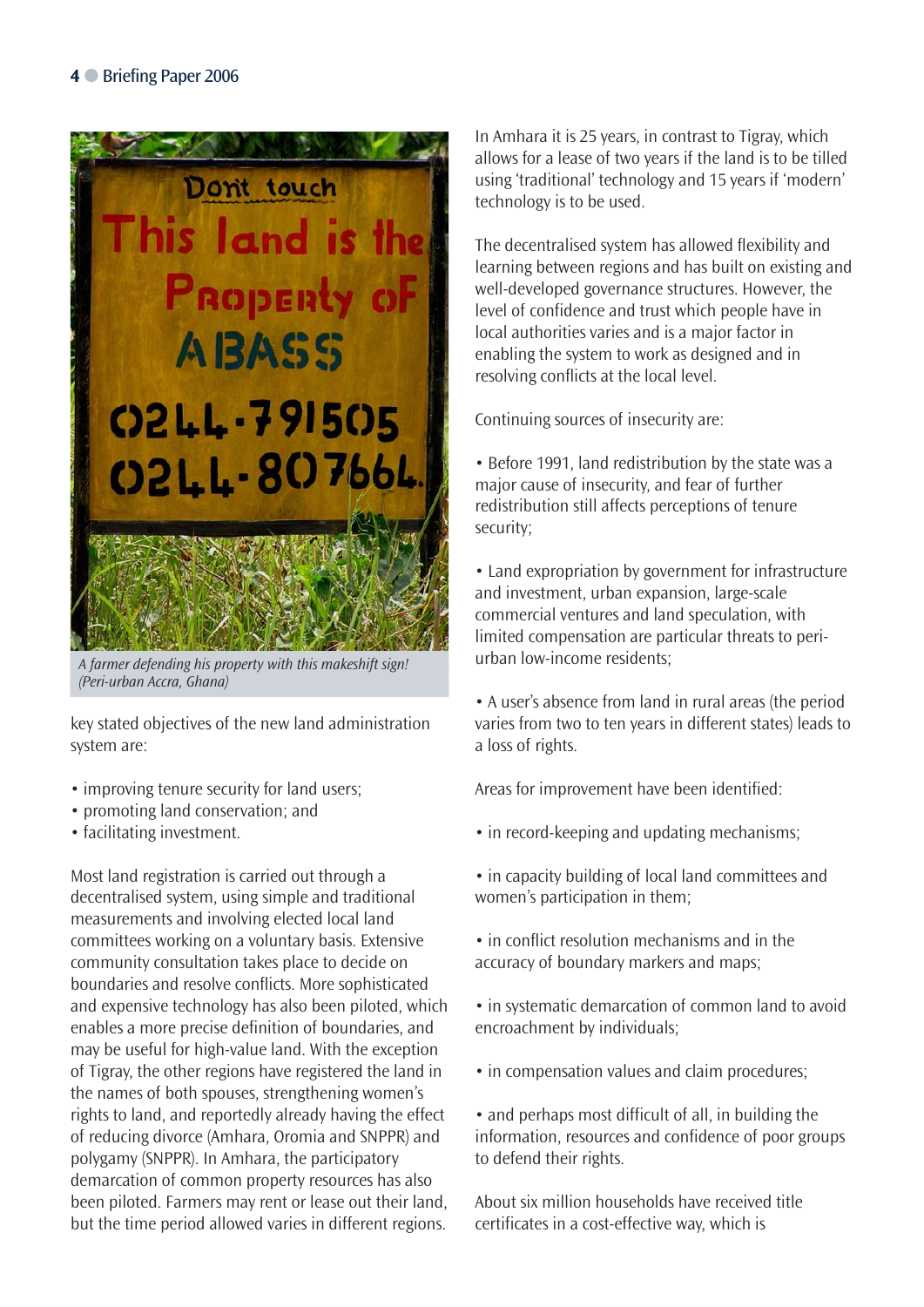unprecedented in scale and low cost for household titling in Africa. While it is too early to say if key objectives of the programme have been met, increased demand for certificates (Oromia) is a positive sign. However, competition over high value land for export enterprises in flowers, mining and manufacturing, and for real estate development, have to be well-governed if they are not to undermine land tenure security for poor groups. The periphery of Addis Ababa is a particular case requiring attention, as large numbers of smallholder farmers are now losing land to the large-scale production of flowers for export.

## **Demand-led innovation in Namibia and South Africa**

It is not only governments, as in the Ethiopian case, which are promoting the formalisation of land rights. As we saw in the case of Ghana (Box 1), citizens use instruments such as contracts and witnessing to formalise rights, and draw on a range of forms and processes of 'official' practice to strengthen their claims to land. Such innovative, socially legitimised practice has helped deliver land for housing in Namibia and South Africa, as described below.

The Namibian Shack Dwellers Federation brings together 361 savings schemes and a membership of 14,000 people, mainly women. Group savings are the means to bring low-income people together to acquire and develop land. When members have belonged to a saving scheme for at least one year, they can approach the Federation to help them negotiate for a block of land from the municipality. This model was developed by the City of Windhoek in the late 1990s. The municipality accepted the need to radically change their approach to improve the quality of tenure options for both existing urban dwellers and the substantial influx of new migrants following the dismantling of the apartheid system. During the policy review, City officials and politicians looked closely at pioneering experiences of savings schemes belonging to the Federation and became convinced of the need for policies that supported incremental community-led development. The methodology addressed multiple needs, most notably the wish of the officials to have a strategy to address in-migration to the city within the policy of cost recovery, and the commitment of the politicians to offer land to low-income households in a way that addressed the demands of grassroots activists whilst also maintaining fiscal responsibility. It should

be noted that existing mechanisms provide some subsidies to the poor in terms of the distribution of development costs, rates and service payments, and housing loans.

Savings scheme members make a payment to the municipality to cover basic infrastructure which reaches the border of the block. Members then sign individual agreements for occupation rights and are involved in a collective mapping and layout exercise, dividing the land into equal shares for housing. Within such communal developments, individual plot size has been cut and is now permitted to be about 150 square metres, which has increased affordability, although the national housing policy stipulates a minimum of 300.

The group has to reach consensus about which services they want to prioritise, and extend these services, such as water and sewerage into their plots. The difference between this and previous arrangements is that communities can reduce infrastructure costs by installing services themselves and they are allowed to wait until this is affordable. Committees are set up to approve loans from a Federation fund, managed by a local NGO, and are also responsible for repayments. Loans are also available for housing and income generation. If a member does not pay, there is a warnings procedure which ends up in confiscation of land if the member does not heed it. There is a much greater demand than supply of plots, so it would not be difficult to replace a member, but this has not occurred to date. Individuals cannot sell plots, but they can be inherited.

This approach depends on the availability of land and services which are affordable to low-income urban dwellers. The strength of local organisation, the political will of the government (including planners) to redress inequalities from the apartheid system, an incremental approach to upgrading living conditions, and support from international civil society organisations have resulted in tangible benefits in the lives of historically disadvantaged groups. Learning visits have been organised between urban centres in Namibia and internationally.

Similar initiatives, which use a phased and flexible approach, are growing in South Africa. Two examples of alternative approaches are highlighted in Box 2.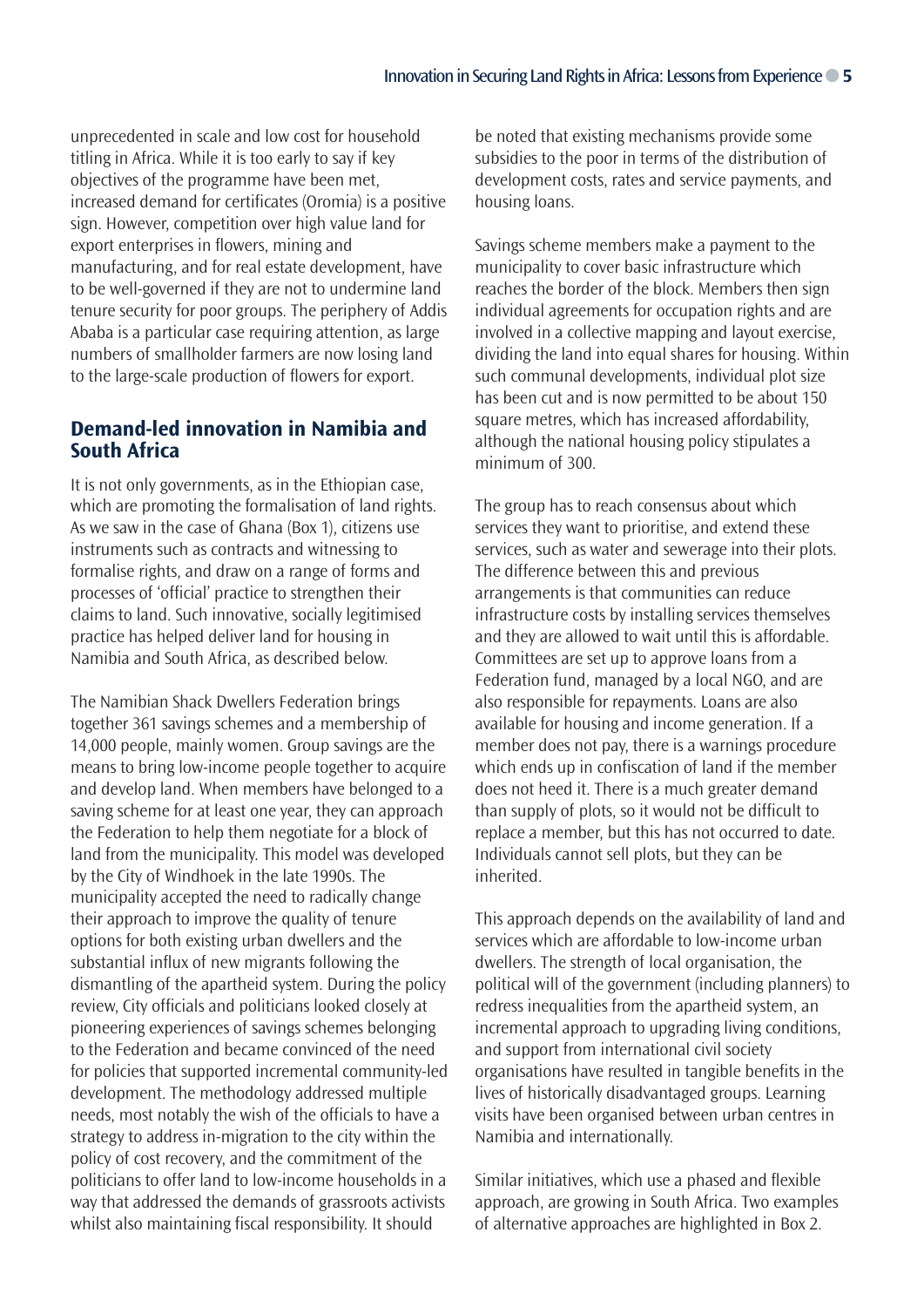### **Box 2: Alternative approaches to land registration in South Africa**

The **New Rest** site is an informal settlement in Cape Town whose residents, after lengthy negotiations, are working with the local authority to upgrade their services. The city of Cape Town and representatives of the New Rest community decided to explore a new approach to tenure upgrading. A phased approach to ownership was advocated. Rights holders receive substantive tenure rights, although not quite full ownership which is retained by the city council. Rather than registration in the central Deeds Registry, the city holds and maintains records, which are also locally managed and controlled by street committees and neighbours. The community thus monitors new admissions and departures. It is user friendly, flexible, affordable and incorporates local tenure practices. Contracts between the council and the rights holders reflect both the local reality and practices, and fulfil the needs of the formal system. The legal arrangements of the tenure agreement are currently being prepared.

In **Ekuthuleni**, a land rights NGO, AFRA, has been helping the community to develop legal, affordable and accessible records as an alternative to the inflexible registration system offered by current state policy. Working at multiple levels (social, technical and legal), and with diverse stakeholders (government, private sector and NGOs), some important milestones have been achieved. Landholdings have been demarcated on colour orthophotos (aerial photographic maps) showing existing tenure arrangements. A recording system was built around local practice and knowledge. Spatial data were digitised using modern geo-spatial technology to produce mapped layouts of land rights and land use. However, without an appropriate legal framework to provide state support to local land administration systems, it is difficult to achieve the community's desired goal of gaining legal recognition of their land rights. AFRA and the community are seeking to pilot their approach under the government's *Communal Land Rights Act* (Act No 11 of 2004),but to date agreement has not been reached.

A singularly successful legal intervention, the *Interim Protection of Informal Land Rights Act* (IPILRA, Act No 31 of 1996), underlies these approaches in South Africa. It was intended as a short-term measure to arrest dispossession of people with rights of customary-type occupation on state-owned land in the former homelands. However, it has also protected existing rights in a manner that recognises and legalises informal land occupation. While IPILRA does not provide for a new land tenure and administration system, the concept of "adverse possession" has helped to shape a new understanding of those land rights not covered by the common law concept of "ownership". Rights holders cannot be deprived of their land rights without their consent, other than by formal expropriation, an action that requires the quantification of their rights and in effect means these rights achieve a value previously unrecognised in law. These laws have provided a base for developing a concept of ownership through possession that diverges from the dominant common law concept of ownership in South Africa.

### **The role of informal institutions in securing land in Kampala, Uganda**

Since the late 1980s, following a period of political instability and economic crisis, there has been a renewed influx of migrants into Kampala from rural areas. Where possible, people have taken advantage of the collapse of formal institutions to access land informally, while the absence of state controls has accelerated the need to devise local mechanisms to control land access and development, and secure rights.

This account is drawn from a study of three informal settlements to examine the nature of informal institutions in providing access to land when formal mechanisms fail. The process to gain access to land involves:

### *1. Obtaining information on land availability*

Issues of trust, cost and social norms mean that kin networks are the main way in which information is sought. Informal land brokers are a small, but growing, source of information.

#### *2. Negotiation of a land transaction*

This is often undertaken directly between buyer and seller, although absentee landlords or non-resident buyers may appoint agents (often family members, friends and occasionally brokers). Negotiations are usually secret and only made open on conclusion. Bargaining centres around price and mode of payment and key factors determining price include: existence of land title, plot size, physical location, terrain (whether 'wet' or 'dry'), level of servicing and nature of tenure.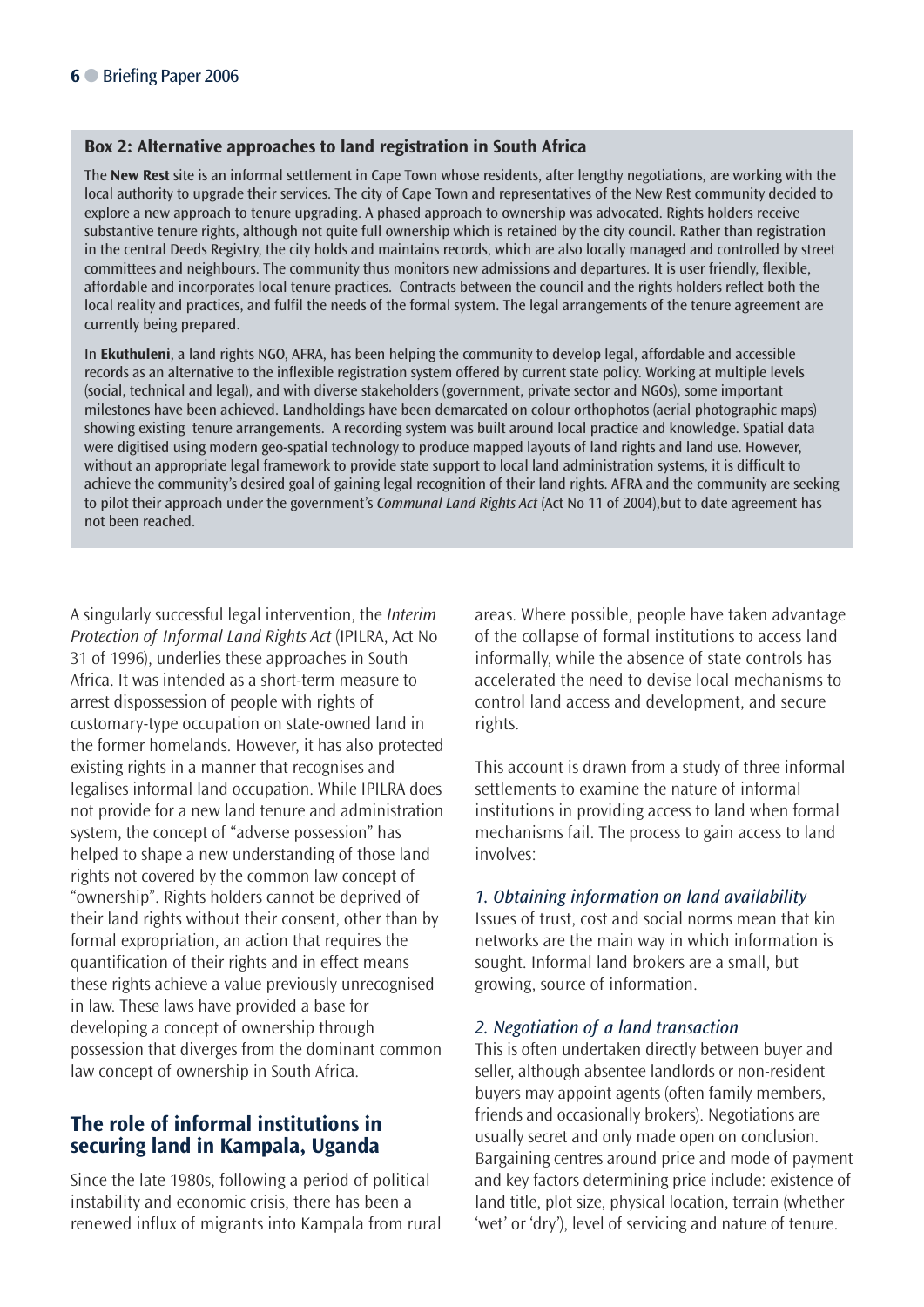### *3. Plot adjudication and demarcation*

Almost all landholdings have their boundaries defined in one way or another and the process is undertaken mainly by 'original' rights holders (e.g. sellers or those bequeathing). Different types of boundary marks are used, the commonest being plants (particularly a plant called *Olwanyi*).

*4. Evidencing land rights transfer and acquisition*

Close to 90 percent of landholders in the surveyed settlements had some form of documentary evidence. The most commonly used is a 'letter of agreement', referred to locally as *endagaano* (literally translated as a 'pact'). Members of the village council often act as witnesses and append their signatures (and stamp where available) to the agreement, as do two to five other witnesses. The agreement contains a sketch of the land in question and a written description of its boundaries.

These written agreements may be used as a basis for upgrading to title once a proper cadastral survey has been conducted. The desire to 'upgrade' is born mainly out of the fear that these agreements are only enforceable when the parties are still alive. Many landholders want to acquire a title to ensure tenure security for their children and as a means of getting adequate compensation if their land is compulsorily acquired for public purposes. Benefits, such as use of the title for collateral against a loan, do not feature as motivation for seeking title. However, even households that are relatively well off only rarely see the process through to title acquisition. The reasons for this are common throughout Africa: the expense and complexity of procedures to title land and failure to meet regulations such as plot size and standards.

These examples from Kampala show that institutions which, in practice, structure and regulate access and secure land rights, are not formal but have socially evolved rules. They arepragmatically developed by drawing from different sources, including state rules, custom and the market. Formal courts recognise such land transactions, oral testimonies and informal dispute resolution. As such, strong linkages exist between formal and informal institutions, but whereas formal institutions are inaccessible to all disadvantaged groups, informal systems are socially embedded, although they do discriminate against some groups, typically women and incomers.

### **Innovative policy for individual and collective land tenure in Mozambique**

Mozambique's land legislation (1997) is especially innovative in that it recognises both individual and collective tenure rights and acknowledges customary norms and practice. Land in Mozambique belongs to the state, which can allocate rights to other users for a period of 50 years renewable in the case of investors, and for an indeterminate period in the case of rural and urban communities. In law, the land cannot be sold. Rights over land are recognised through good faith occupancy for at least ten years, inheritance through customary laws, or allocation by the local authorities. Absence of formal land registration (to obtain the DUAT, Direito de Uso e Aproveitamento da Terra, land use and benefit right) does not preclude acquired rights through occupancy. Therefore, registration is a choice by citizens who wish to formalise and document their rights.

Rights of local communities are further protected by the provision of consultation in the case of proposed investment projects within their landholding. This consultation process is seen as an opportunity for negotiation between those seeking to use individual land registration processes for business (individual and corporate investors), and the community (which has the right of refusal) and a means to encourage investors to take responsibility for local development through employment and infrastructure.

From 1997 to mid 2005 there have been 10,070 requests for land by investors, of which 66 percent were approved (over 3 million hectares). These are large tracts of land which the private sector has registered for agriculture, forestry, tourism and other activities. On the other hand, community land delimitation has been conducted in 185 communities with 88 holding land use certificates and a further 24 acquiring titles (registered in the national cadastre). The size of communities can range from less than 1,000 people to 10,000 and cover thousands of hectares of land. Provincial Services of Geography and Cadastre (SPGC) and District Directorates of Agriculture play an important role in the process of registration, and in facilitating the delimitation and demarcation process in the case of community land. Given high levels of illiteracy and poverty, and the centralised registration process, NGOs working on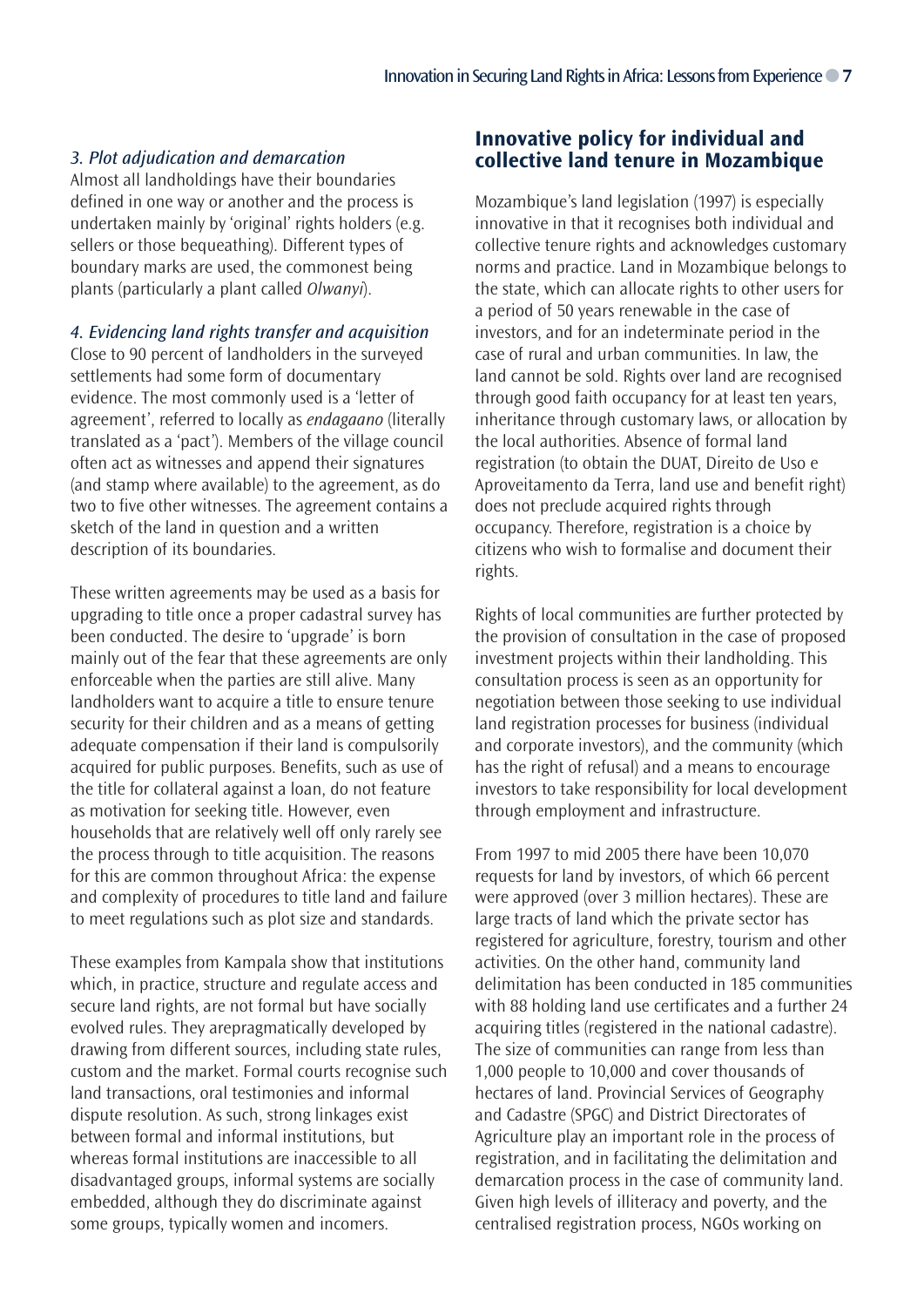rural development have sought to assist rural communities to delimit and register their land, using participatory mapping and working with elected local land committees.

Consultation processes with incoming investors have been much more problematic than community land registration. Community representatives (three to nine) are required to sign the consultation report, but numerous cases have been documented of wealthy business people buying off local leaders with paltry sums of money or gifts to get them to sign and thereby acquire rights to land. There are many cases of ongoing conflict between private business and community members over land and natural resource use, and in general, the private sector is not meeting its responsibilities as agreed during the consultation processes. At the moment, large-scale agriculture and timber companies are pushing smallholders onto less fertile lands or engaging them in contract farming (e.g. tobacco and cotton) where they do not get a fair price for their produce, or providing extremely poorly paid employment on forest concessions, while limiting community use of forest products.

Both women and men have the same land rights in statutory law. Women can also give testimony in favour of other people who seek formalisation of their rights. However, customary law views the man as the head of the family and the custodian of all family assets. This means that married women still face problems in securing rights to land and, in the event of the husband's death, conflicts often follow.

Although the legislation applies equally to both rural and urban areas, the registration process in urban areas is extremely cumbersome and expensive, with 64 steps in the case of Maputo city, of which 27 are for land registration and 28 for the registration of buildings. The land market is thriving and is widely recognised to benefit the elite (although some farmer associations have managed to register peri-urban land). Poorer people are being pushed away from urban centres and landholdings are being subdivided into ever smaller plots. NGOs and donors have shown much less interest in the plight of urban poor groups than in smallholder farmers in rural areas.

Community land registration is providing some defence of smallholder rights, but the extent of such registration is limited. Building representative local

organisations and more decentralised land administration systems with effective conflict resolution mechanisms is essential for making real progress. Lessons have been learnt and proposals made by NGOs to inform government about how to make the process more effective, for example, by having preliminary inventories in resource-rich areas where concessions are being granted. This would also equip the government with adequate data to monitor the implementation of investor management plans. In addition, NGO-supported processes of land registration have to be much better linked to community-based management and development of natural resources to have any real impact on people's livelihoods. About 70 such projects exist which can serve as demonstration cases of how to develop a range of local enterprises based on natural resource products. In addition, a new community land fund will provide support to registration and natural resource use, initially in three (of ten) provinces.

### **Shared management of common property resources in Niger**

One of the key challenges in land tenure is providing a system to meet the needs of pastoral groups, which rely on common property resources. Pastoral livelihood systems, based on mobility, have developed to cope with and adapt to climatic uncertainty in drylands. Such systems depend on flexibility in land use and management, with the need to negotiate the use of land on a seasonal basis with other users. Although the process is fraught with prevarication and delays, the Niger case study provides useful lessons. It is based on Niger's framework law on rural development, the *Code Rural* of 1993, which encourages just such negotiation processes.

Specifically, the *Code Rural* gives pastoralists priority, though not exclusive rights over resources in their "home areas" as well as rights to compensation in the event of losing their lands to public interest needs. In addition, the Code elevates customary law to the same level as statutory law, recognises existing verbal and written agreements, explicitly recognises collective user rights for pastoral resources and takes into account the role played by traditional chiefs in conflict resolution. Fostering social relations and maintaining inclusive, but regulated, access regimes to resources is a key feature of Sahelian pastoral tenure systems, which have evolved in response to uncertain and ever-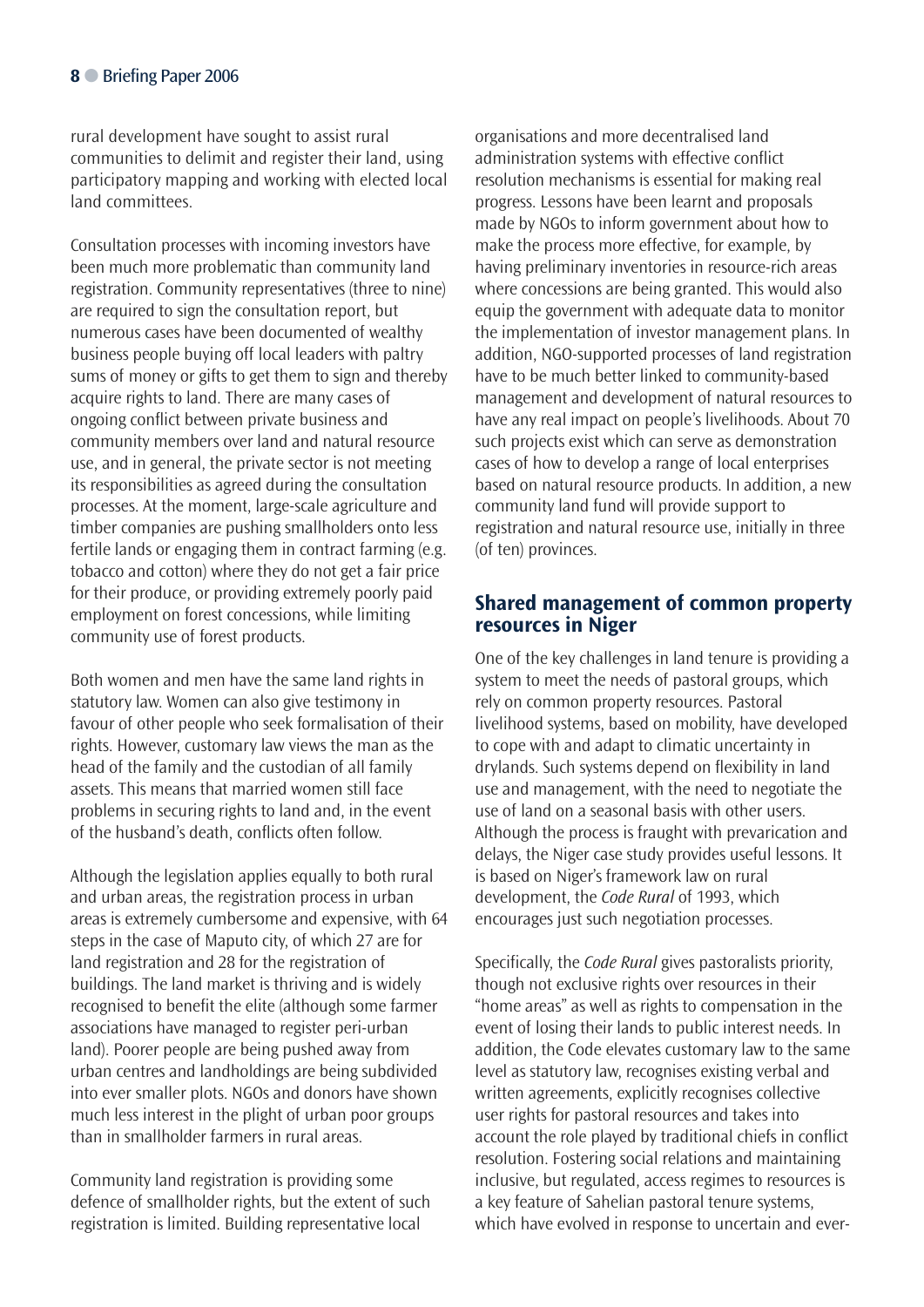

*Dense low income housing scheme in the outskirts of Cape Town (Fingo Village, Cape Town, South Africa)*

changing environmental conditions. Formal recognition of these adaptive strategies by statutory laws is very encouraging.

A *dossier rural* (rural land register) brings together tenure information, from loan arrangements, or property rights to individual fields, through to common property resources and forest reserves. Certificates and other proofs of tenure arrangements may be issued at community level by village-based land tenure commissions, then compiled for the *dossiers*, which in turn contribute to a regional land management plan. The district land tenure commissions are responsible for ensuring that land is being put to productive use and are empowered by law to withdraw land if they consider it is not.

The newly established local structures for administering the *Code Rural* have taken much longer than expected to put in place, and the coordination with ministries has been slow and uneven. A handful of village level commissions were set up initially, and

then there was a long period of inactivity followed by a recent phase of sudden expansion. However, training and support for these new organisations have been inadequate, with most left to sink or swim.

Government definitions of rational and productive pastoral land use (*mise en valeur*) are an area of major concern. The *Code Rural* has defined what constitutes the productive use of natural resources by listing "positive" and "negative" land use activities. Most of the former involve some form of material or physical investment (e.g. fencing), which favour more intensive forms of livestock keeping. Furthermore, most districtlevel land tenure commissions are largely composed of civil servants (rarely aware of the dynamics of pastoral systems) with only one "seat" reserved for a pastoral representative. These provisions weaken pastoral tenure rights, particularly over high-value resources such as wetlands in drylands, areas that are critical for the survival of pastoralism in the Sahel. Political support for the *Code Rural* has waned and wealthy influential individuals have been given titles to large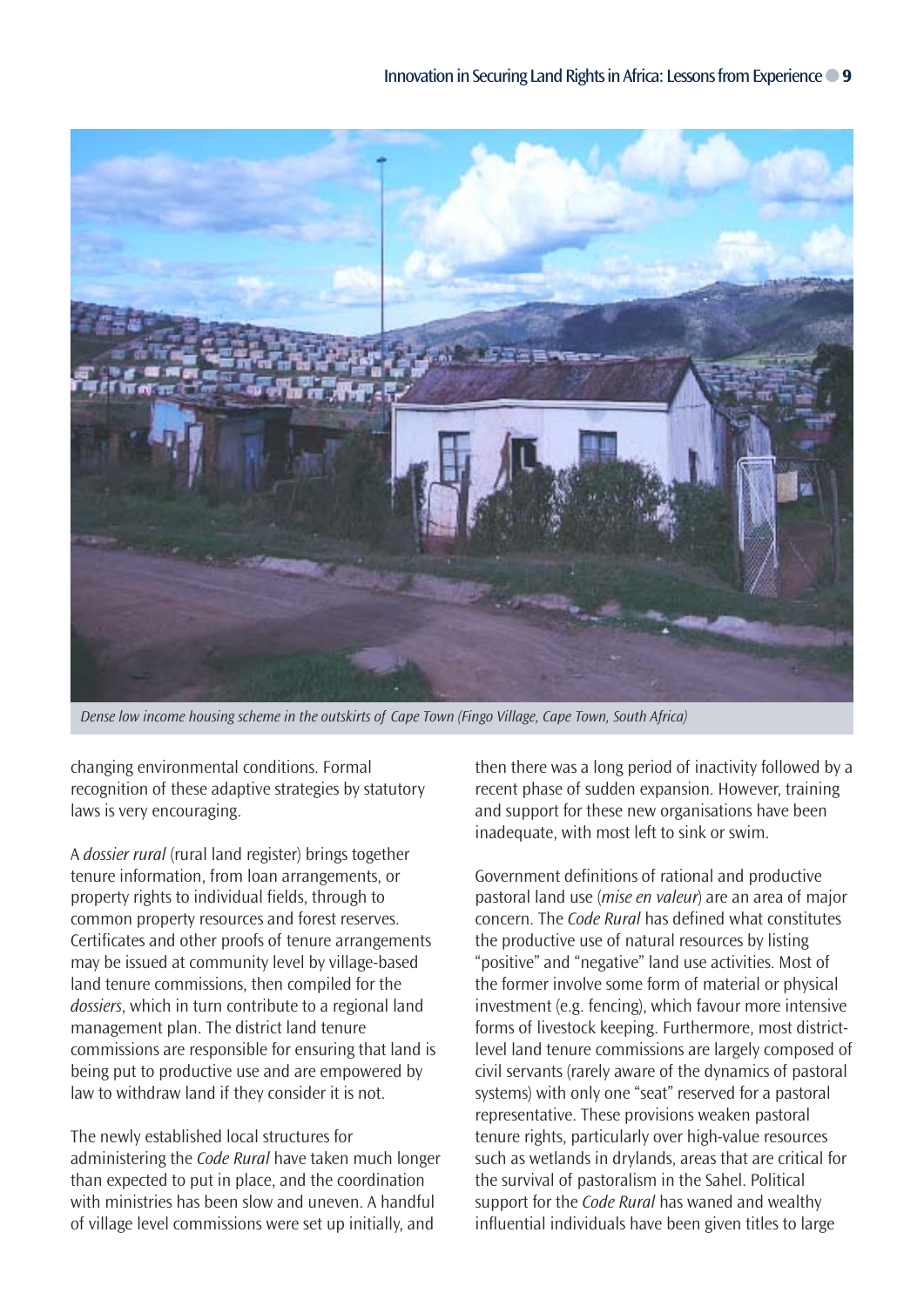#### **Box 3: Innovation in the management of common property resources in Niger**

#### **Example 1: Kou Tayani Association after seven years of operation**

The Association Kou Tayani was created to manage the Forest Reserve of Takiéta and has been completely autonomous since mid-1999. The consultative process amongst stakeholders started with a major workshop in early 1997. By November 1998, the elected Local Management Structure (LMS) delegates were united and approximately 15 months later the LMS had become a functional and legally recognised 'Association' of local stakeholders. Members of the Association share the collective aim of rationally managing resources for the benefit of all user groups. The Association has its own internal rules and regulations and a locally defined resource management plan, recognised by the State.

Though the preparatory work by the project and initial round of collaboration involved a serious investment of time and effort, the resulting structure lost very little time in organising itself and producing encouraging results and the Association is recognised by local and national authorities. It was treated with curiosity by outsiders, with pride by the communities involved, and was tolerated but feared by certain groups (e.g. some local leaders) within the local socio-political environment. The exclusive rights to manage the forest reserve in a non-exclusive way were conferred to the association by Prefectorial Decree in 2000 and were laid out in an agreed management document. The experience was used as a case study in the formulation of the new Forestry Code, which now includes clear dispositions for shared management of common resources, including Forest Reserves.

Since then, much has happened: general assemblies have come and gone, delegates have changed, elections have taken place, there have been problems and successes and a great deal of learning. The members have continued to hold regular meetings, make decisions, plan, budget and carry out numerous activities (such as local seedling production, planting, pasture improvement, soil and water conservation work). They have done so in collaboration with the local population which regularly mobilised itself behind the Association on a purely voluntary basis. Local natural resources were further developed, such as honey production, fishing and the creation of rural fuelwood. In short, local stakeholders through their Association have carried out more effective and serious management activities in six years than the Forest Department has since the forest was reserved in the 1940s.

#### **Example 2: The Sylvo-Pastoral Sites (PAGCRSP)**

The local management structures at the four sylvo-pastoral sites of Moa, Mairemi, Mai Salka and Kup Kup are in the process of having their formal status recognised while putting into action management plans related to resource improvement (reseeding, planting, soil and water conservation). Each structure has developed positive working relations with administrative actors in its environment: the Mayors and commune representatives, authorities, technical services and traditional chiefs as well as other civil society partners. The process of establishing Associations has been lengthy but they are now autonomous and visibly confident in managing local resources. It is too early to draw lessons on how resources will be technically improved by local management. However, because of the collaborative nature and quality of the process, common property has been secured through decentralised management as set out in the *Code Rural*.

*Source:* Vogt *et al*, 2006.

tracts of pastoral land. Although customary chiefs were fully included in the *Code Rural*, in part to contain anticipated resistance to a reduction in their influence, some of them have tended to sabotage the new local organisations, by continuing old systems of land distribution and social control, or by blocking decisions and guidelines in the making. Donors have tended to support local structures to carry out 'physical' mandates in the field, such as delimitation of natural resources, without ensuring organisational capacity and consensus building approaches.

The problems and delays in implementing the *Code Rural* have resulted in a *de facto* privatisation of common property resources. Both government and

donors currently seem to be buying into a privatisation strategy. However, some local initiatives have used the openings provided by the legislative framework to adopt successful models of collective management of common property resources (Box 3).

### **Conclusions and key lessons**

The general trend, in the national contexts which were discussed at this workshop, is one of increasing land tenure insecurity for low-income city dwellers, smallholder farmers, pastoralists and other marginalised groups. Land is becoming concentrated in the hands of a few, there are fewer opportunities to acquire land due to greater commodification, and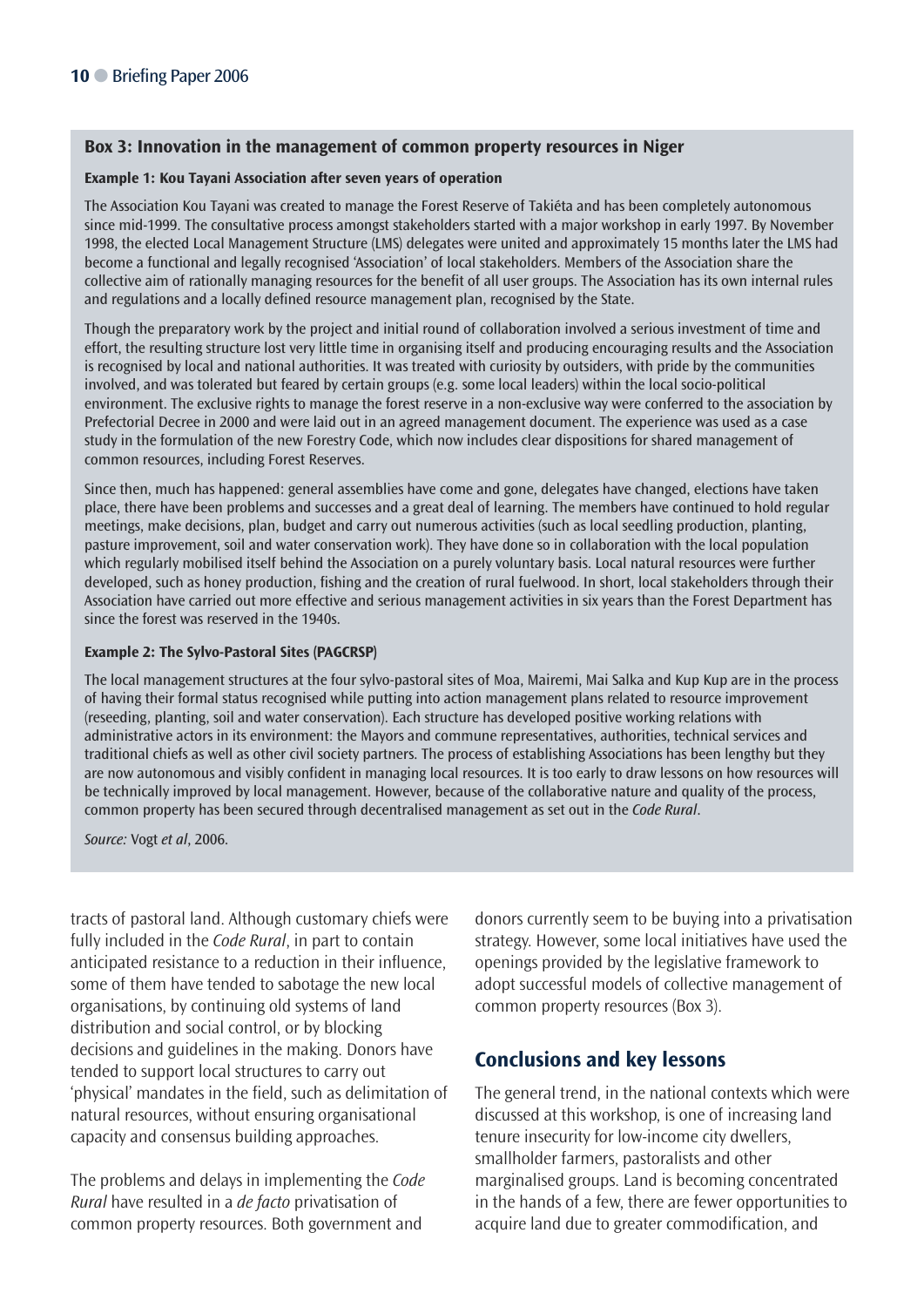land rights are increasingly individualised and privatised. Whilst informal land markets are continuing and appear to be growing in at least some contexts, low-income buyers and sellers usually get a raw deal. In addition, pastoralists, women and youth are losing overlapping and negotiated rights to land. With population pressure and the increasing concentration of land, plot size is falling for small farmers and low-income urban residents. In an urban context, contravention of regulations (for example, minimum plot size) results in illegality and hence greater vulnerability. These trends raise serious concerns for livelihoods and well-being, for peaceful development and for the sustainable use of land and natural resources in Africa.

Formal land tenure registration systems, particularly titling, tend to be expensive, badly tailored to local contexts and inaccessible for poor groups. Yet, the innovation documented in recent land tenure reform in Ethiopia, Mozambique and Niger shows how more enabling pro-poor frameworks can be developed. These and the localised initiatives documented in Uganda, Namibia and South Africa, illustrate more appropriate and more flexible land tenure systems, which build on positive aspects of socially embedded rules and on group organisation. In Ethiopia, Niger, Mozambique and Uganda, verbal as well as written evidence is accepted for registering land rights. In both Mozambique and Niger, collective rights may be registered and build on the principle of collective management of common property resources. Collective management options appear to be significant in reaching some of the poorest and most disadvantaged groups, such as pastoral groups in the Niger case.

Protecting the land rights of women is a key issue and in both Ethiopia and Namibia, women have rights registered in their own names. The case of Namibia also illustrates the need to reduce standards to increase the affordability of individual plots, thereby reaching poorer groups.

In terms of mechanisms associated with registration, the significance of local government is evident (Ethiopia, Niger, Namibia) with potential benefits from phased approaches to tenure (South Africa, Mozambique, Ethiopia, Namibia, Uganda) and from new registration technologies (South Africa, Mozambique, Ethiopia). To build on and scale up such approaches, the capacity of government has to be increased and land professionals have to be re-trained. If the poorest are to be included then access to finance, savings, loans and/or subsidies is needed to cover the associated costs. More transparent systems of governance, including conflict resolution mechanisms, are also critical.

While more research is required, there is little evidence in the case studies that poor groups seek to use land titles as collateral. The members of savings schemes in Namibia are not required to use their title as collateral for their loans and even in this situation many groups choose to use savings to make infrastructure investments so as to avoid unnecessary financial risks. In general, the risk of losing land is felt to be too great, and employment and income are key factors in obtaining loans. In Kampala the point was made that some seek to lend money as a strategy to acquire land through repossession. There is little evidence that smallholder farmers or low-income urban residents use land titles to secure capital. Only distress sales of land are common and security of tenure is sought above capitalisation of assets. Poor groups often develop land or property (usually incrementally) to increase their security of tenure (and reduce the risk of eviction) and to enhance their livelihoods.

Finally, land tenure systems cannot be considered in isolation. Many factors including service provision, revenue generation, socio-cultural factors and compatibility with other forms of legislation, such as inheritance law, influence the outcomes. Much more needs to be done to promote better governance of land and to build mechanisms for accountability to land users. The examples documented here show that there is valuable knowledge and experience to build on.